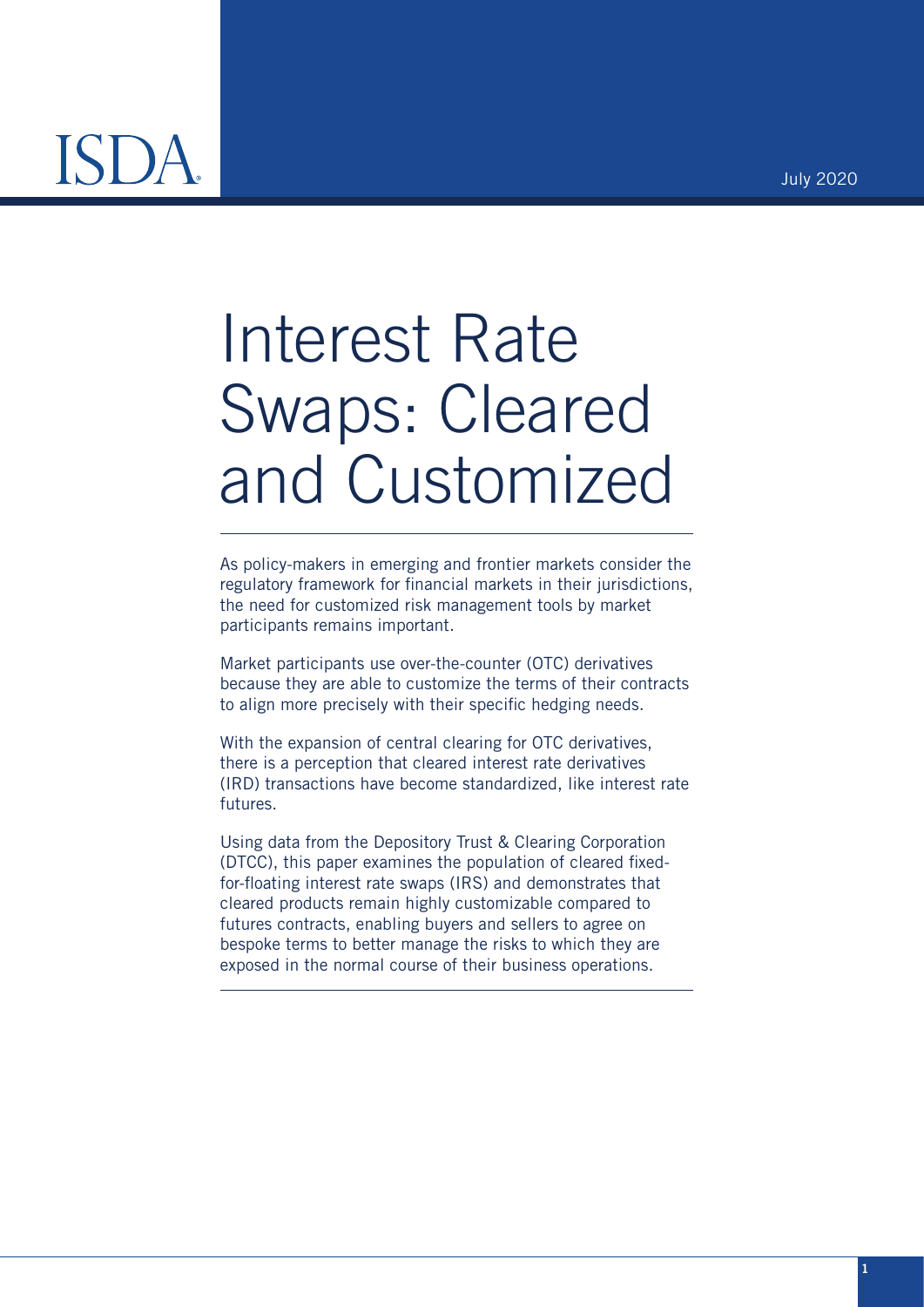## **INTRODUCTION**

According to the Bank for International Settlements (BIS), the share of IRD activity involving end users (including both financial institutions that are not 'reporting dealers' and non-financial customers) totaled 76.0% in April 20191.

These participants are based in numerous jurisdictions around world, reflecting ISDA's membership, which includes derivatives users from 74 countries. They use OTC IRD because they are able to customize the terms of their contracts to align more precisely with their specific hedging needs.

OTC derivatives allow market participants to closely offset the risks they face and to ensure certainty in financial performance. For example, pension funds can use derivatives to hedge inflation and interest rate risk in long-dated pension liabilities, while governments and supranationals can use derivatives to reduce interest rate risk on new bond issuance.

As policy-makers in emerging and frontier markets consider the regulatory framework for financial markets in their jurisdictions, the need for customized risk management tools by market participants remains important. However, with the expansion of central clearing for OTC derivatives, there is a perception that cleared IRD transactions have become standardized, like interest rate futures.

This paper examines the population of cleared fixed-for-floating IRS and demonstrates that cleared products remain highly customizable, enabling buyers and sellers to agree on bespoke terms to better manage the risks to which they are exposed in the normal course of their business operations.

- Using data from the DTCC<sup>2</sup>, ISDA identified 55 different reference rates for cleared fixed-for-floating IRS transactions in 2019. These swaps can further be differentiated by the underlying reference rate tenor, reset frequency, and the day count, business day and compounding convention.
- The transaction size of fixed-for-floating IRS is highly customizable. ISDA identified more than 480 different transaction sizes for cleared fixed-for-floating IRS as measured by rounded notional amount<sup>3</sup>. Based on 2019 data, transaction sizes varied from under 1,000 to 650 billion. The most common transaction sizes were 100 million, 50 million and 25 million<sup>4</sup>.

Safe. Efficient

<sup>1</sup>The BIS Triennial Central Bank Survey considers 'other financial institutions' (for example, pension funds, mutual funds, insurance companies, central banks, hedge funds, money market funds, building societies, leasing companies and smaller commercial and investment banks) as foreign exchange and interest rate derivatives market end users. 'Non-financial customers' (for example, corporates and non-financial government entities) are regarded as non-financial end users. Entities in both of these categories use derivatives products for a variety of hedging and investment purposes, with the aim of managing risk and enhancing returns <https://stats.bis.org/statx/srs/table/d12.1>

<sup>&</sup>lt;sup>2</sup>This analysis is based on Depository Trust & Clearing Corporation interest rate derivatives traded and cleared notional and trade count data in 2019, and covers only transactions required to be disclosed under US regulations. Only fixed-for-floating interest rate swaps are included in this analysis

<sup>3</sup>All transactions that are reported with a '+' indicating a trade with capped notional were included in the block trade category; all transactions with cleared notional less than 1,000 were grouped in one category

<sup>4</sup> This part of the analysis is based on notional denominated in local currencies before being converted to US dollar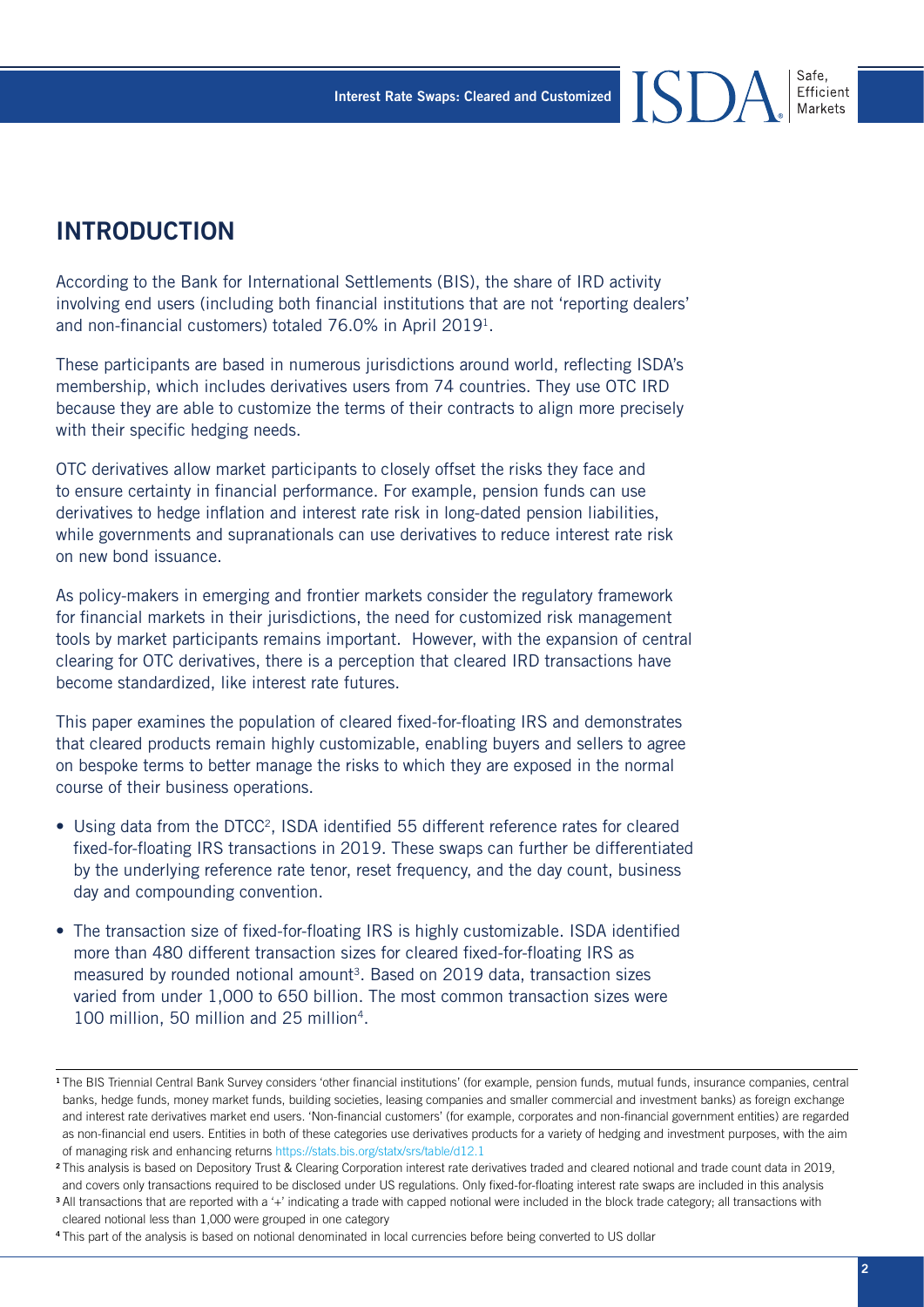- Safe,<br>Efficient<br>Markets **ISDA**
- ISDA identified 497 different tenors for fixed-for-floating IRS in 2019, which ranged from less than three months to over 40 years<sup>5</sup>.
- In addition to various tenors, IRS can have a spot start, a forward start (international monetary market (IMM) and non-IMM) and a backward start. There were 366 different start dates for forward-starting IRS with non-IMM start dates.

5 Tenor is calculated as the difference between the effective date and the maturity date and it is counted by a number of months for the purpose of this analysis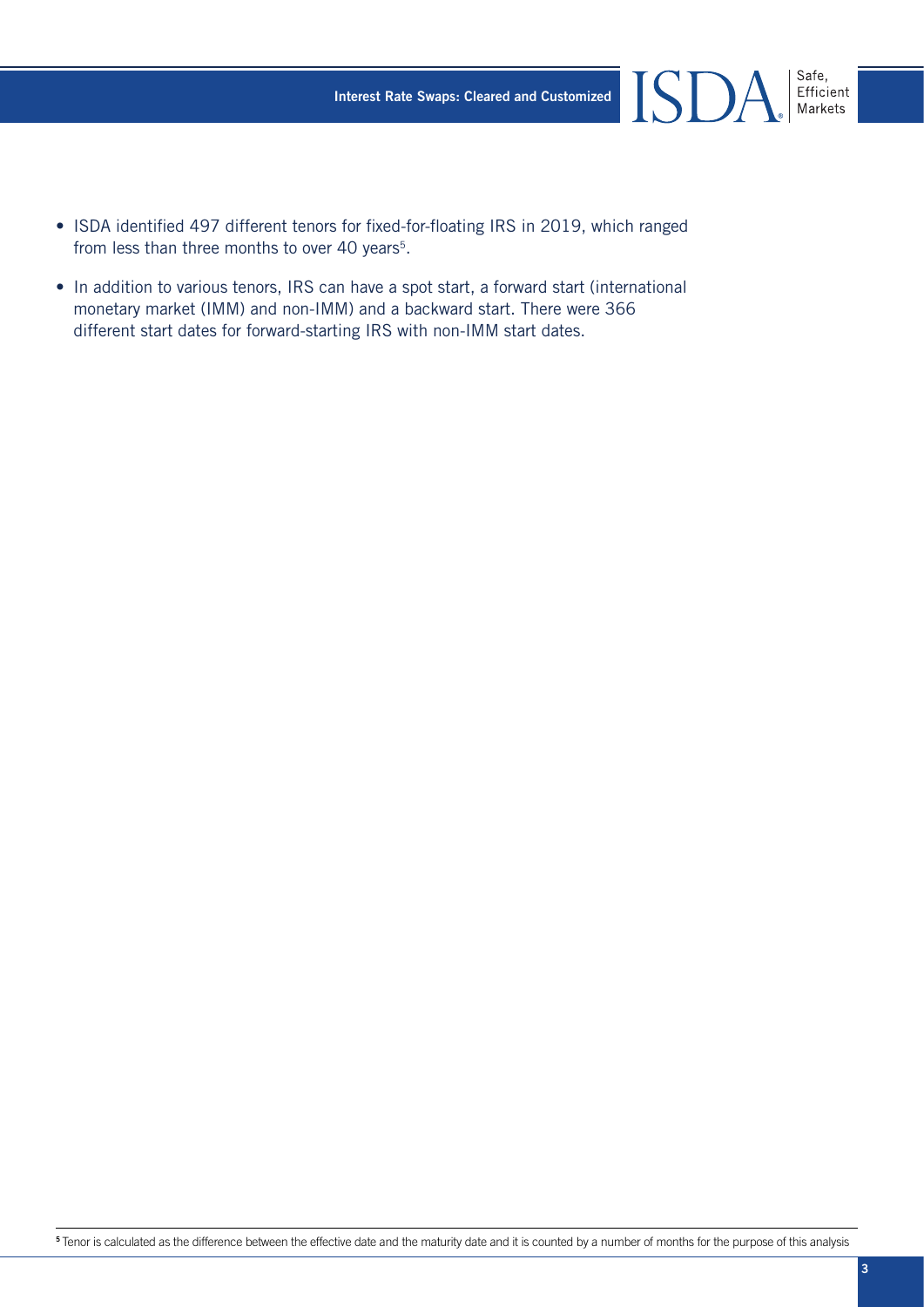#### Interest Rate Derivatives

According to the BIS OTC derivatives statistics, notional outstanding of global IRD totaled \$449.0 trillion with a gross market value of \$8.4 trillion at the end of December 20196 . The BIS IRD statistics data incorporates forward rate agreements (FRAs), options and IRS, which include overnight index swaps, fixed-for-floating and floating-for-floating swaps. IRS accounted for 76.0% of notional outstanding and 89.4% of gross market value at the end of December 20197 .

Daily average turnover of global OTC IRD totaled \$6.5 trillion in April 2019, of which \$4.1 trillion was IRS turnover 8,9. The share of IRD activity involving end users (both 'other financial institutions' and 'nonfinancial customers') was 76.0% in April 201910.

Daily average turnover of IRD involving 'other financial institutions' totaled \$4.5 trillion and accounted for 69.6% of total IRD turnover, while daily average turnover of IRD involving non-financial customers totaled \$415.8 billion and accounted for 6.4% of IRD turnover. IRD trading activity between reporting dealers totaled \$1.6 trillion and accounted for 23.9% of daily average IRD turnover in April 2010 (see Chart 1).



#### Chart 1: Share of IRD Daily Average Turnover by Counterparty in April 2019

**Source:** BIS Triennial Central Bank Survey 2019

<sup>6</sup>BIS OTC Derivatives Statistics<https://stats.bis.org/statx/srs/table/d5.1?f=pdf>

<sup>9</sup>The BIS Triennial Central Bank Survey 2019 <https://stats.bis.org/statx/srs/table/d12.1>

<sup>7</sup>Gross market value is the sum of the absolute values of all outstanding derivatives contracts with either positive or negative replacement values evaluated at market prices prevailing on the reporting date

<sup>&</sup>lt;sup>8</sup> Turnover data provides a measure of market activity. It is defined as the gross value of all new deals entered into over a given period, and is measured in terms of the notional amount of the contracts. OTC derivatives transactions that are centrally cleared via central counterparties are reported on a prenovation basis (ie, with the original execution counterpart as counterparty)

<sup>&</sup>lt;sup>10</sup> The BIS Triennial Central Bank Survey considers 'other financial institutions' as foreign exchange and interest rate derivatives market end users. 'Nonfinancial customers' are regarded as non-financial end users. Entities in both of these categories use derivatives products for a variety of hedging and investment purposes, with the aim of managing risk and enhancing returns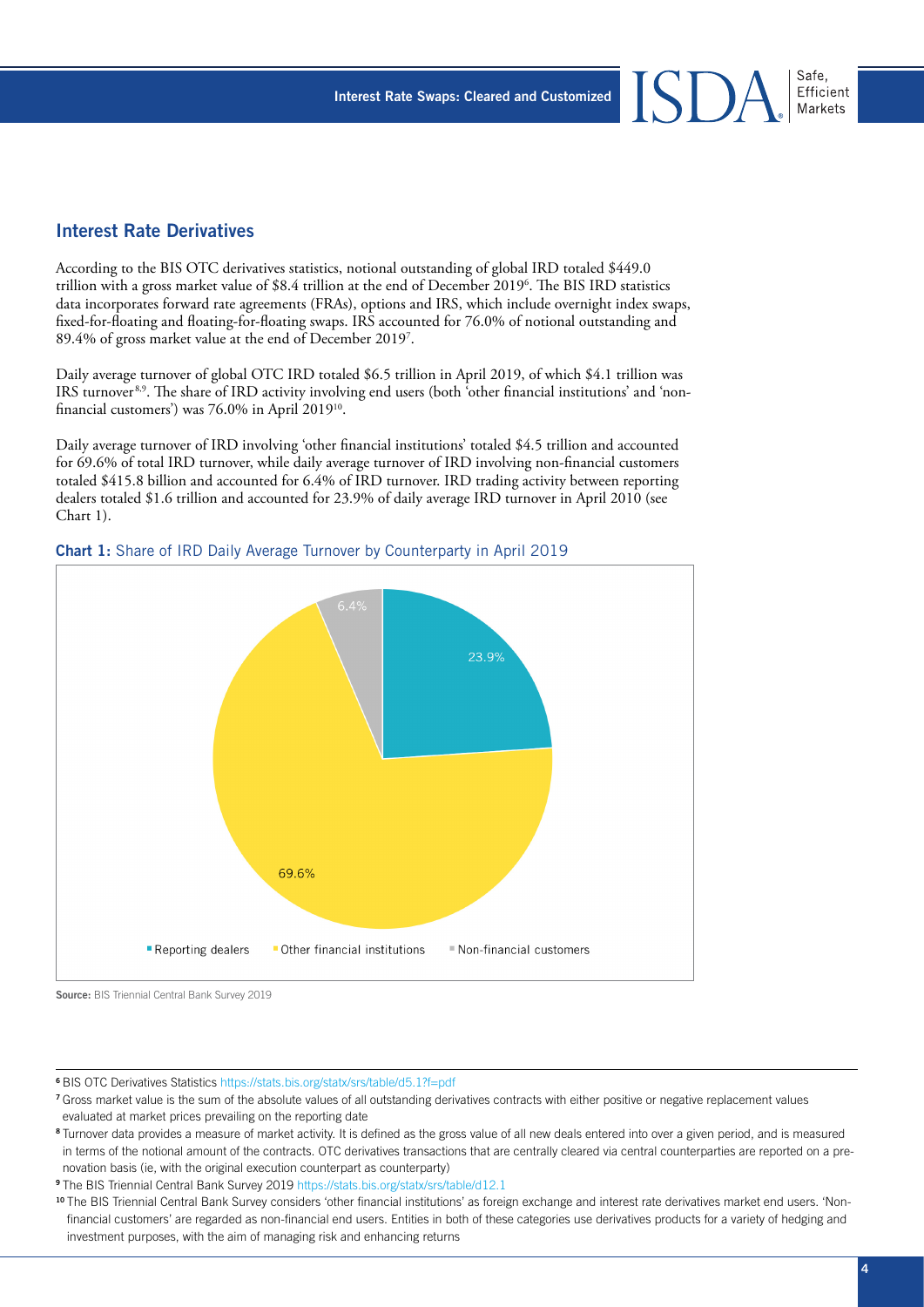Under the Bank for International Settlements (BIS) Triennial Central Bank Survey classification, 'other financial institutions' include financial entities that are not classified as 'reporting dealers' in the survey<sup>11</sup>. According to the BIS, these are typically regarded as foreign exchange and interest rate derivatives market end users. This category includes smaller commercial banks, investment banks and securities houses, mutual funds, pension funds, hedge funds, currency funds, money market funds, building societies, leasing companies, insurance companies, and financial subsidiaries of corporate firms and central banks.

These non-dealer financial institutions use derivatives for a variety of purposes. For example, pension plans hedge the interest rate and inflation risk inherent in long-dated pension liabilities. Insurance firms use derivatives to manage their assets and liabilities, hedge variable annuity guarantees and enhance investment income. Asset managers could use derivatives to hedge unwanted interest rate or foreign exchange risk, protect portfolios against market volatility, quickly rebalance asset allocations or take views on specific markets or sectors, and enhance returns<sup>12</sup>.

'Non-financial customers' include mainly non-financial end users, such as corporations and nonfinancial government entities. This category may also include private individuals who directly transact with reporting dealers for investment purposes.

Non-financial market participants primarily use derivatives to mitigate risk, reduce balance-sheet volatility, and increase certainty in cash flows, allowing firms to invest in new business initiatives with greater confidence. For example, a corporate may decide to issue debt in foreign currency to access a new investor base or tap into cheaper funding rates, then use a cross-currency swap to eliminate interest rate and currency mismatches. Governments may use derivatives to hedge interest rate risk on new bond issuance through interest rate swaps.

Reporting dealers are financial institutions that participate as reporters in the triennial survey. These are mainly large commercial and investment banks and securities houses that: (i) participate in the interdealer market; and/or (ii) have an active business with large customers, such as large corporate firms, governments and non-reporting financial institutions.

Reporting dealers actively buy and sell over-the-counter derivatives both for their own account and/ or in meeting customer demand. Much of the dealer activity likely relates to market-making and hedging of customer transactions, which is critical for market liquidity and the facilitation of client trades.

Efficient

<sup>11</sup> Bank for International Settlement Triennial Central Bank Survey: OTC interest rate derivatives turnover in April 2019, September 2019 [https://www.bis.](https://www.bis.org/statistics/rpfx19_ir.pdf) [org/statistics/rpfx19\\_ir.pdf](https://www.bis.org/statistics/rpfx19_ir.pdf)

<sup>12</sup> Dispelling Myths: End-User Activity in OTC Derivatives, August 2014 <https://www.isda.org/a/gSiDE/isda-dispelling-myths-final.pdf>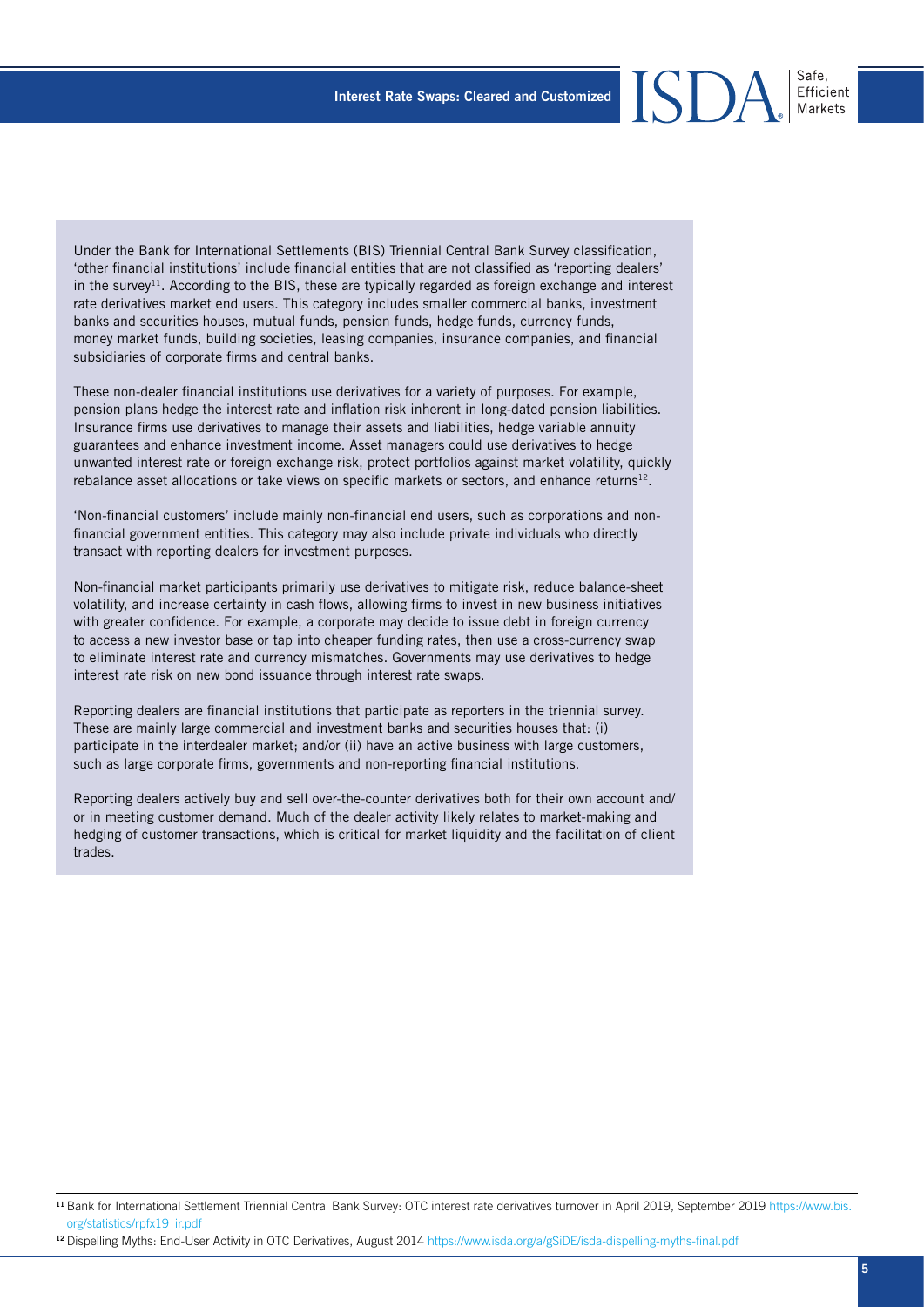#### Fixed-for-floating Interest Rate Swaps

This analysis is based on traded and cleared notional and trade count for single-currency fixed-forfloating IRS<sup>13</sup>. This information was compiled based on the trading data reported to the DTCC and Bloomberg swap data repositories (SDRs). This data includes only trades required to be disclosed under US regulations.

In 2019, fixed-for-floating IRS traded notional totaled \$72.2 trillion and transaction count was 956.4 thousand. The majority of that – \$69.2 trillion (95.8%) of traded notional and 889.3 thousand of transactions – was cleared. For comparison, fixed-for-floating IRS traded notional and transaction count in 2014 totaled \$49.3 trillion and 639.7 thousand, respectively, and 79.3% of traded notional was cleared (see Table 1).

#### Table 1: Fixed-for-floating IRS Traded and Cleared Notional and Trade Count

|      | <b>Traded Notional</b><br>(US\$ trillions) | <b>Trade Count</b><br>(thousands) | <b>Cleared Notional</b><br>(US\$ trillions) | <b>Cleared Trade</b><br><b>Count (thousands)</b> | % of Cleared<br><b>Notional</b> |
|------|--------------------------------------------|-----------------------------------|---------------------------------------------|--------------------------------------------------|---------------------------------|
| 2014 | 49.3                                       | 639.7                             | 39.0                                        | 450.2                                            | 79.3%                           |
| 2015 | 48.4                                       | 703.5                             | 41.0                                        | 545.1                                            | 84.7%                           |
| 2016 | 50.0                                       | 724.0                             | 45.1                                        | 612.8                                            | 90.3%                           |
| 2017 | 58.5                                       | 759.6                             | 55.4                                        | 691.0                                            | 94.8%                           |
| 2018 | 73.1                                       | 869.9                             | 70.0                                        | 802.1                                            | 95.7%                           |
| 2019 | 72.2                                       | 956.4                             | 69.2                                        | 889.3                                            | 95.8%                           |

**Source:** DTCC and Bloomberg SDRs

Fixed-for-floating IRS average daily cleared notional increased from \$150.2 billion in 2014 to \$266.0 billion in 2019, while average daily cleared trade count grew from 1,731 to 3,421 over the same period. Average cleared transaction size was \$86.6 million in 2014 and \$77.9 in 2019 (see Table 2).

#### Table 2: Fixed-for-floating IRS Average Daily Cleared Notional, Average Daily Cleared Trade Count and Average Cleared Trade Size

|      | <b>Average Daily Cleared</b><br><b>Notional (US\$ billions)</b> | <b>Average Daily</b><br><b>Trade Count</b> | <b>Average Trade Size</b><br>(US\$ millions) |
|------|-----------------------------------------------------------------|--------------------------------------------|----------------------------------------------|
| 2014 | 150.2                                                           | 1,731                                      | 86.6                                         |
| 2015 | 157.8                                                           | 2,096                                      | 74.7                                         |
| 2016 | 173.5                                                           | 2,357                                      | 73.4                                         |
| 2017 | 213.1                                                           | 2,658                                      | 80.3                                         |
| 2018 | 269.2                                                           | 3,085                                      | 87.3                                         |
| 2019 | 266.0                                                           | 3,421                                      | 77.9                                         |

**Source:** DTCC and Bloomberg SDRs

<sup>13</sup> A fixed-for-floating IRS is a swap in which one party makes periodic payments based on a fixed rate that is agreed upon at the execution of the swap, while the other party makes payments based on a floating rate that may be reset periodically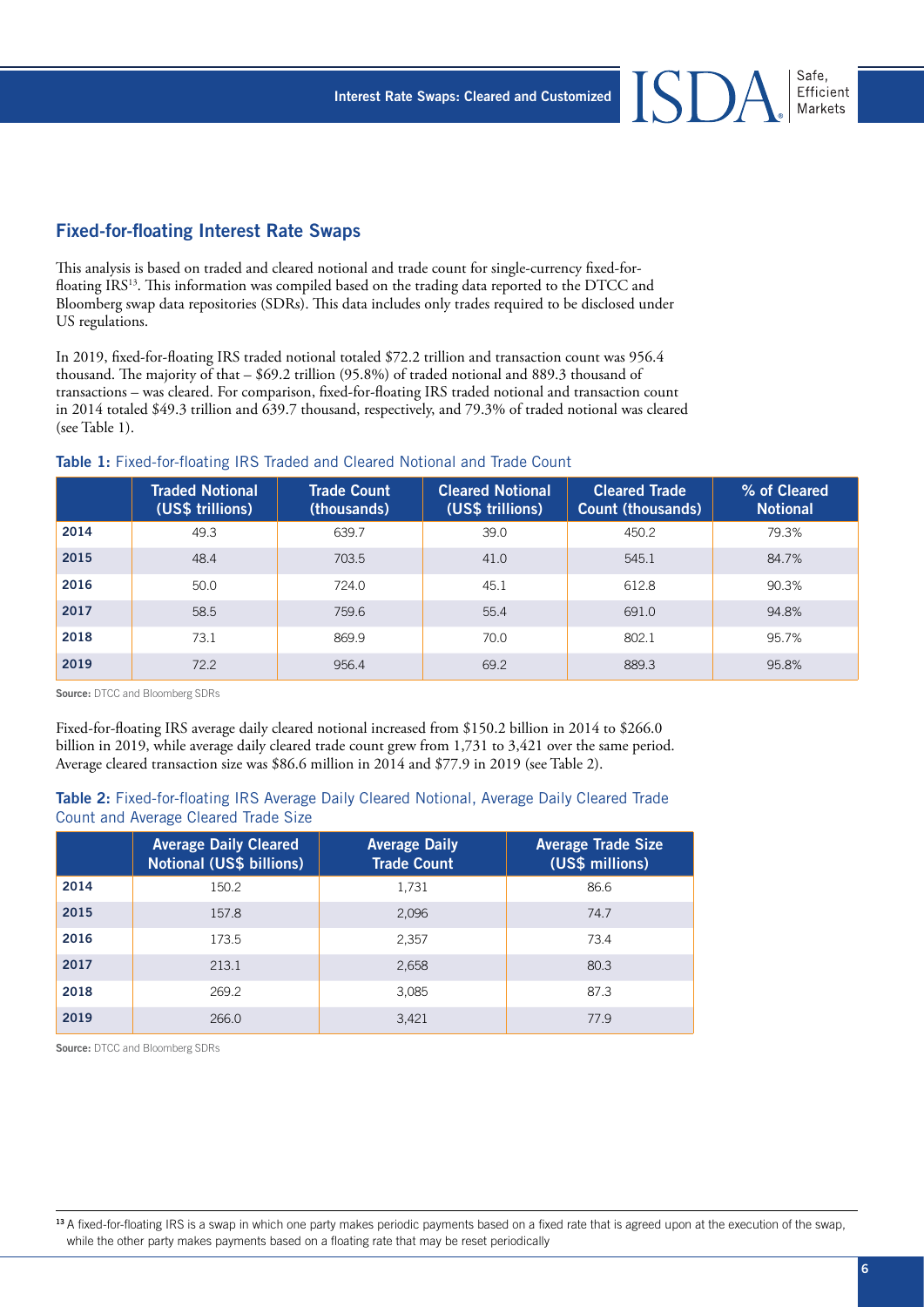#### Underlying Reference Rate

The underlying reference rate is a specific interest rate that determines the floating interest rate portion of the IRS contract. Reference rates differ according to the particular type of borrowing cost that a rate is designed to measure and its methodology of compilation.

Different reference rates allow market participants to hedge or mitigate interest rate exposures related to a particular borrowing or debt issuance. For example, a firm may enter into a fixed-for-floating IRS to fix interest costs in connection with a floating rate loan or other borrowing.

ISDA identified 55 different underlying reference rates for cleared fixed-for-floating IRS transactions in 2019 (see Table 3). US dollar LIBOR, EURIBOR and sterling LIBOR were the most common underlying reference rates. Cleared notional of IRS referencing US dollar LIBOR totaled \$34.0 trillion and trade count was 395.5 thousand. Cleared notional of the transactions referencing EURIBOR and sterling LIBOR was \$11.9 and \$4.7 trillion and trade count totaled 156.4 and 66.4 thousand, respectively.

| Table 3: Fixed-for-floating IRS Cleared Notional and Trade Count by Underlying Reference |  |  |  |  |
|------------------------------------------------------------------------------------------|--|--|--|--|
| Rates in 2019                                                                            |  |  |  |  |

| <b>Underlying Reference Rate</b>    | <b>Cleared</b><br><b>Notional</b><br>(US\$ billions) | <b>Cleared</b><br><b>Trade</b><br>Count | <b>Underlying Reference Rate</b>      | <b>Cleared</b><br><b>Notional</b><br>(US\$ billions) | <b>Cleared</b><br><b>Trade</b><br><b>Count</b> |
|-------------------------------------|------------------------------------------------------|-----------------------------------------|---------------------------------------|------------------------------------------------------|------------------------------------------------|
| <b>USD-LIBOR-BBA</b>                | 33,960.9                                             | 395,498                                 | <b>GBP-SONIA-COMPOUND</b>             | 20.9                                                 | 59                                             |
| <b>EUR-EURIBOR-Reuters</b>          | 11,940.9                                             | 156,429                                 | <b>MXN-TIIE-MEX06</b>                 | 16.4                                                 | 428                                            |
| <b>GBP-LIBOR-BBA</b>                | 4.703.0                                              | 66.355                                  | <b>OTHER</b>                          | 11.6                                                 | 227                                            |
| <b>JPY-LIBOR-BBA</b>                | 3,639.2                                              | 35,521                                  | <b>CAD-CORRA-OIS-COMPOUND</b>         | 9.2                                                  | 5                                              |
| <b>AUD-BBR-BBSW</b>                 | 2,986.1                                              | 33,851                                  | <b>KRW-CD-3220</b>                    | 7.3                                                  | 199                                            |
| <b>MXN-TIIE-Banxico</b>             | 2,858.0                                              | 54,861                                  | DKK-CIBOR2-DKNA13                     | 3.2                                                  | 59                                             |
| <b>CAD-BA-CDOR</b>                  | 2,815.5                                              | 28.224                                  | <b>HUF-BUBOR</b>                      | 2.0                                                  | 53                                             |
| <b>NZD-BBR-FRA</b>                  | 1,156.9                                              | 16,664                                  | <b>JPY-TIBOR-ZTIBOR</b>               | 1.8                                                  | 18                                             |
| <b>BRL-CDI</b>                      | 631.3                                                | 7,877                                   | TWD-Reuters-6165                      | 1.4                                                  | 37                                             |
| <b>ZAR-JIBAR-SAFEX</b>              | 602.9                                                | 9,817                                   | <b>ILS-TELBOR01-Reuters</b>           | 1.4                                                  | 34                                             |
| <b>SEK-STIBOR-SIDE</b>              | 525.9                                                | 10,417                                  | <b>JPY-TIBOR-17097</b>                | 1.3                                                  | 26                                             |
| <b>KRW-CD-KSDA-BLOOMBERG</b>        | 357.6                                                | 6,668                                   | <b>COP-IBR-OIS-COMPOUND</b>           | 1.2                                                  | 34                                             |
| <b>CHF-LIBOR-BBA</b>                | 325.9                                                | 5,920                                   | <b>USD-Federal Funds-H.15</b>         | 1.2                                                  | 8                                              |
| <b>SGD-SOR-VWAP</b>                 | 323.4                                                | 8,600                                   | INR-MIBOR-OIS-COMPOUND                | 0.7                                                  | 13                                             |
| <b>CZK-PRIBOR-PRBO</b>              | 317.7                                                | 7,780                                   | <b>RUB-MOSPRIME-NFEA</b>              | 0.5                                                  | 17                                             |
| PLN-WIBOR-WIBO                      | 307.6                                                | 8,277                                   | <b>NZD BKBM</b>                       | 0.5                                                  | 9                                              |
| <b>HKD-HIBOR-HKAB</b>               | 281.1                                                | 5,352                                   | NZD-NZIONA-OIS-COMPOUND               | 0.2                                                  | $\mathbf{1}$                                   |
| <b>CNY-CNREPOFIX=CFXS-Reuters</b>   | 275.5                                                | 6,535                                   | <b>GBP-WMBA-SONIA-COMPOUND</b>        | 0.2                                                  | $\mathbf{1}$                                   |
| <b>CLP-TNA</b>                      | 256.1                                                | 7,099                                   | ZAR-BBA                               | 0.1                                                  | 5                                              |
| <b>NOK-NIBOR-OIBOR</b>              | 241.9                                                | 4,568                                   | CNY REPO CNRR007 BLMBERG 7DAY         | 0.1                                                  | 5                                              |
| <b>HUF-BUBOR-Reuters</b>            | 238.0                                                | 6,953                                   | DKK-CIBOR-DKNA13                      | 0.1                                                  | $\overline{4}$                                 |
| AUD-AONIA-OIS-COMPOUND              | 75.8                                                 | 57                                      | <b>MYR-KLIBOR-BNM</b>                 | 0.1                                                  | 3                                              |
| <b>THB-THBFIX-REUTERS</b>           | 75.7                                                 | 2,123                                   | <b>CNY-SHIBOR-Reuters</b>             | 0.1                                                  | $\mathbf{1}$                                   |
| <b>NOK-NIBOR-NIBR</b>               | 51.0                                                 | 839                                     | <b>SGD-SOR-T7310</b>                  | 0.0                                                  | $\mathbf{1}$                                   |
| <b>SGD-SOR-Reuters</b>              | 41.4                                                 | 926                                     | <b>USD-SIFMA Municipal Swap Index</b> | 0.0                                                  | $\mathbf{1}$                                   |
| <b>EUR-EONIA-OIS-COMPOUND</b>       | 36.3                                                 | 26                                      | <b>USD-0IS-3:00-NY-ICA</b>            | 0.0                                                  | $\overline{4}$                                 |
| USD-Federal Funds-H.15-OIS-COMPOUND | 29.6                                                 | 27                                      | <b>SAR-SRIOR-SUAA</b>                 | 0.0                                                  | 1                                              |
| <b>TWD-TAIBOR-Reuters</b>           | 26.3                                                 | 832                                     |                                       |                                                      |                                                |

**Source:** DTCC SDR

Safe,

Efficient Markets

 $I\!S$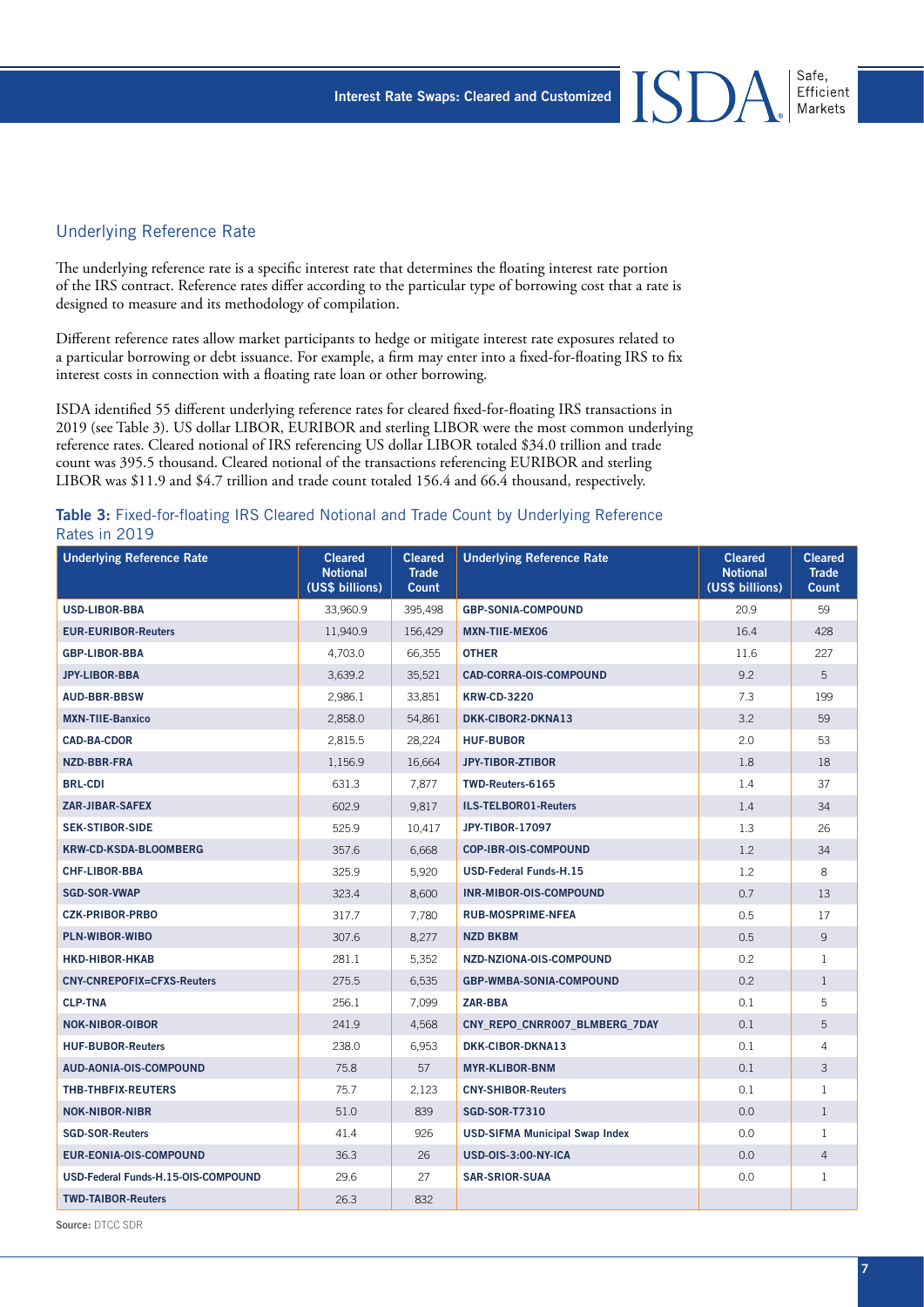Fixed-for-floating IRS with these underlying reference rates can be further differentiated by the underlying reference rate tenor and reset frequency. As shown in Table 4, swaps cleared on CME that reference USD-LIBOR-BBA have three different underlying index tenors (one, three and six months) and seven different frequencies of the rate reset<sup>14</sup> (one week, two weeks, one month, two months, three months, six months and one year) $15,16$ .

| <b>Underlying Reference Rate</b>  | <b>Reference Rate Tenor</b> | <b>Reset Frequency</b>     |
|-----------------------------------|-----------------------------|----------------------------|
| <b>AUD-BBR-BBSW</b>               | 3M, 6M                      | 1W, 2W, 1M, 2M, 3M, 6M, 1Y |
| <b>CAD-BA-CDOR</b>                | 3M                          | 1W, 2W, 1M, 2M, 3M, 6M, 1Y |
| <b>CHF-LIBOR-BBA</b>              | 6M                          | 1W, 2W, 1M, 2M, 3M, 6M, 1Y |
| <b>CLP-TNA</b>                    | N/A                         | 1M, 3M, 6M, 1Y             |
| <b>CNY-CNREPOFIX=CFXS-Reuters</b> | 1W                          | 1W                         |
| <b>CZK-PRIBOR-PRBO</b>            | 6M                          | 1W, 2W, 1M, 2M, 3M, 6M, 1Y |
| DKK-CIBOR-DKNA13                  | 6M                          | 1W, 2W, 1M, 2M, 3M, 6M, 1Y |
| DKK-CIBOR2-DKNA13                 | 6M                          | 1W, 2W, 1M, 2M, 3M, 6M, 1Y |
| <b>EUR-EURIBOR-Reuters</b>        | 1M, 3M, 6M                  | 1W, 2W, 1M, 2M, 3M, 6M, 1Y |
| <b>EUR-EURIBOR-Telerate</b>       | 1M, 3M, 6M                  | 1W, 2W, 1M, 2M, 3M, 6M, 1Y |
| <b>GBP-LIBOR-BBA</b>              | 1M, 3M, 6M                  | 1W, 2W, 1M, 2M, 3M, 6M, 1Y |
| <b>HKD-HIBOR-HKAB</b>             | 3M                          | 1W, 2W, 1M, 2M, 3M, 6M, 1Y |
| <b>HUF-BUBOR-Reuters</b>          | 6M                          | 1W, 2W, 1M, 2M, 3M, 6M, 1Y |
| JPY-LIBOR-BBA                     | 1M, 3M, 6M                  | 1W, 2W, 1M, 2M, 3M, 6M, 1Y |
| <b>KRW-CD-KSDA-Bloomberg</b>      | 3M                          | 3M                         |
| <b>MXN-TIIE-Banxico</b>           | 28D                         | 28D                        |
| <b>NOK-NIBOR-OIBOR</b>            | 6M                          | 1W, 2W, 1M, 2M, 3M, 6M, 1Y |
| <b>NOK-NIBOR-NIBR</b>             | 6M                          | 1W, 2W, 1M, 2M, 3M, 6M, 1Y |
| NZD-BBR-FRA                       | 3M                          | 1W, 2W, 1M, 2M, 3M, 6M, 1Y |
| PLN-WIBOR-WIBO                    | 6M                          | 1W, 2W, 1M, 2M, 3M, 6M, 1Y |
| <b>SEK-STIBOR-SIDE</b>            | 3M                          | 1W, 2W, 1M, 2M, 3M, 6M, 1Y |
| <b>SGD-SOR-VWAP</b>               | 6M                          | 1W, 2W, 1M, 2M, 3M, 6M, 1Y |
| <b>SGD-SOR-Reuters</b>            | 6M                          | 1W, 2W, 1M, 2M, 3M, 6M, 1Y |
| <b>USD-LIBOR-BBA</b>              | 1M, 3M, 6M                  | 1W, 2W, 1M, 2M, 3M, 6M, 1Y |
| <b>ZAR-JIBAR-SAFEX</b>            | ЗM                          | 1W, 2W, 1M, 2M, 3M, 6M, 1Y |

#### Table 4: Underlying Reference Rates by Tenor and Reset Frequency

**Source:** CME

Additionally, IRS transactions may have different day count conventions (which determine how interest accrues over time), business day conventions (which specify how dates are adjusted when, for example, a payment day falls on a day that is not a business day), and compounding conventions (which may apply if reset dates occur more frequently than payment dates).

#### Transaction Size

IRS transaction size is the predetermined notional amount that is used to calculate the periodic payments due between parties. This amount is not actually exchanged in the transactions, and does not reflect the amount of risk being transferred.

#### <sup>15</sup>[https://www.cmegroup.com/trading/interest-rates/cleared-otc/files/cme-otc-irs-supported-product-list.xlsx](https://www.cmegroup.com/trading/interest-rates/cleared-otc/files/cme-otc-irs-supported-product-list.xlsx)

<sup>&</sup>lt;sup>14</sup> Reset dates are days during the term of a rates transaction on which a floating reference rate is measured and reset

<sup>&</sup>lt;sup>16</sup> This table includes the data only for the reference rates that are provided on the CME website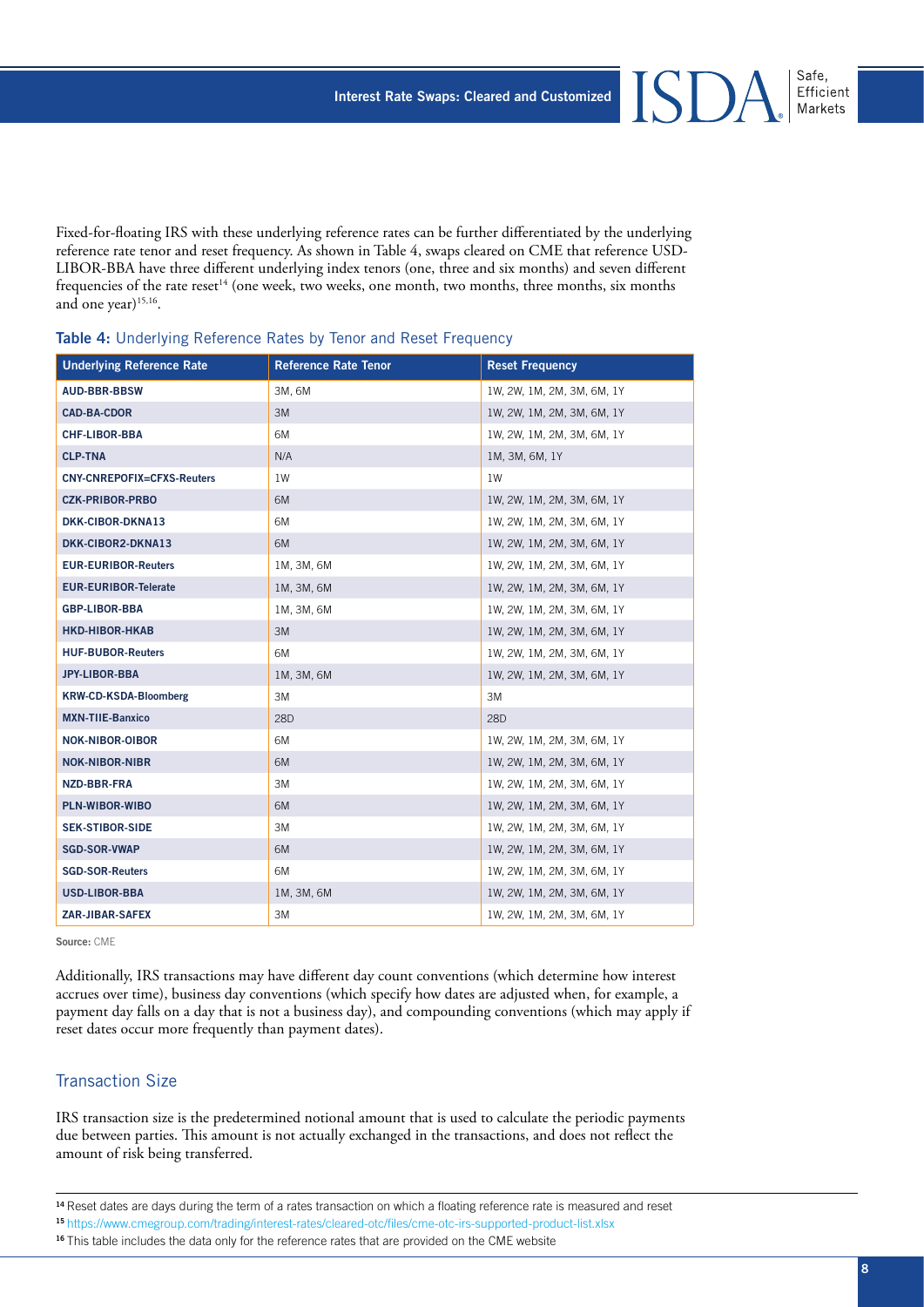The flexibility to customize the notional amount of IRS transactions allows market participants to precisely match the payment amounts between an IRS and a specific loan agreement, bond indenture or other debt instrument. Additionally, this flexibility allows market participants to better tailor their hedge positions to enter into transactions with certain risk exposures<sup>17</sup>.

The transaction size of fixed-for-floating IRS is highly customizable. ISDA identified more than 480 different transaction sizes for cleared fixed-for-floating IRS as measured by rounded notional amount<sup>18</sup>. Based on 2019 data, the transaction sizes varied from under 1,000 to 650 billion.

Table 5 shows that most cleared fixed-for-floating transactions fell in the transaction size range between 10 million and 50 million and between 100 million and 500 million. There were 43 different transactions sizes in the range between 10 million and 50 million, 50 transaction sizes in the range between 50 million and 100 million, and 40 transaction sizes in the range between 100 million and 500 million<sup>19</sup>.

The most common transaction sizes are 100 million, 50 million and 25 million. In 2019, there were 38.1 thousand of 100 million transactions, 34.1 thousand of 50 million transactions and 25.3 thousand of 25 million transactions.

| <b>Transaction Size (TS) Range</b>    | <b>Cleared Trade</b><br><b>Count Within Each</b><br>Range | Number of<br><b>Different TS within</b><br><b>Each Range</b> | <b>Most Frequent TS</b><br>within Each Range | <b>Cleared Trade</b><br><b>Count for Most</b><br><b>Frequent TS</b> |
|---------------------------------------|-----------------------------------------------------------|--------------------------------------------------------------|----------------------------------------------|---------------------------------------------------------------------|
| $< 1$ million                         | 28,460                                                    | 219                                                          | 500,000                                      | 1,293                                                               |
| 1 million $\leq$ TS $<$ 10 million    | 121,792                                                   | 9                                                            | 2,000,000                                    | 19,544                                                              |
| 10 million $\leq$ TS $<$ 50 million   | 254,011                                                   | 43                                                           | 25,000,000                                   | 25,281                                                              |
| 50 million $\leq$ TS $<$ 100 million  | 134,973                                                   | 50                                                           | 50,000,000                                   | 34,095                                                              |
| 100 million $\leq$ TS $<$ 500 million | 176,261                                                   | 40                                                           | 100,000,000                                  | 38,055                                                              |
| 500 million $\leq$ TS $<$ 1 billion   | 25,562                                                    | 10                                                           | 500,000,000                                  | 7,535                                                               |
| 1 billion $\leq$ TS $<$ 5 billion     | 38,535                                                    | $\overline{4}$                                               | 1,000,000,000                                | 14,559                                                              |
| 5 billion $\leq$ TS $<$ 10 billion    | 11,028                                                    | 5                                                            | 5,000,000,000                                | 4,310                                                               |
| 10 billion $\leq$ TS $<$ 50 billion   | 17,563                                                    | 40                                                           | 10,000,000,000                               | 3,274                                                               |
| 50 billion $\leq$ TS $<$ 100 billion  | 2,974                                                     | 50                                                           | 50,000,000,000                               | 482                                                                 |
| $\geq 100$ billion                    | 1,430                                                     | 10                                                           | 100,000,000,000                              | 537                                                                 |
| <b>Block trades</b>                   | 76,760                                                    | 101                                                          | 170,000,000                                  | 13,935                                                              |

#### Table 5: Fixed-for-floating IRS Cleared Trade Count by Transaction Size in 2019

**Source:** DTCC SDR

Additionally, some market participants use variable notional swaps (VNS), also known as amortizing swaps, to hedge non-standard risks. These instruments have legs with increasing or decreasing notionals. For example, parties may enter into VNS to offset balloon payment provisions of loans or lease agreements or to reduce risk exposure to securities that have a sinking fund or early redemption provisions.

Efficient Markets

<sup>&</sup>lt;sup>17</sup> The objective of hedging a fixed income position with IRS is to ensure that, if an underlying security loses its value, then this loss would be offset by a comparable gain in the hedge position. Instead of matching notional values of the positions, the best way to hedge is to match the dollar value of a one basis point change (DV01) in the yield of the underlying security and that of the hedging transaction

<sup>18</sup>All transactions that are reported with a '+' indicating trades with capped notional were included in the block trade category; all transactions with cleared notional less than 1,000 were grouped in one category

<sup>&</sup>lt;sup>19</sup>This part of the analysis is based on notional denominated in local currencies before being converted to US dollar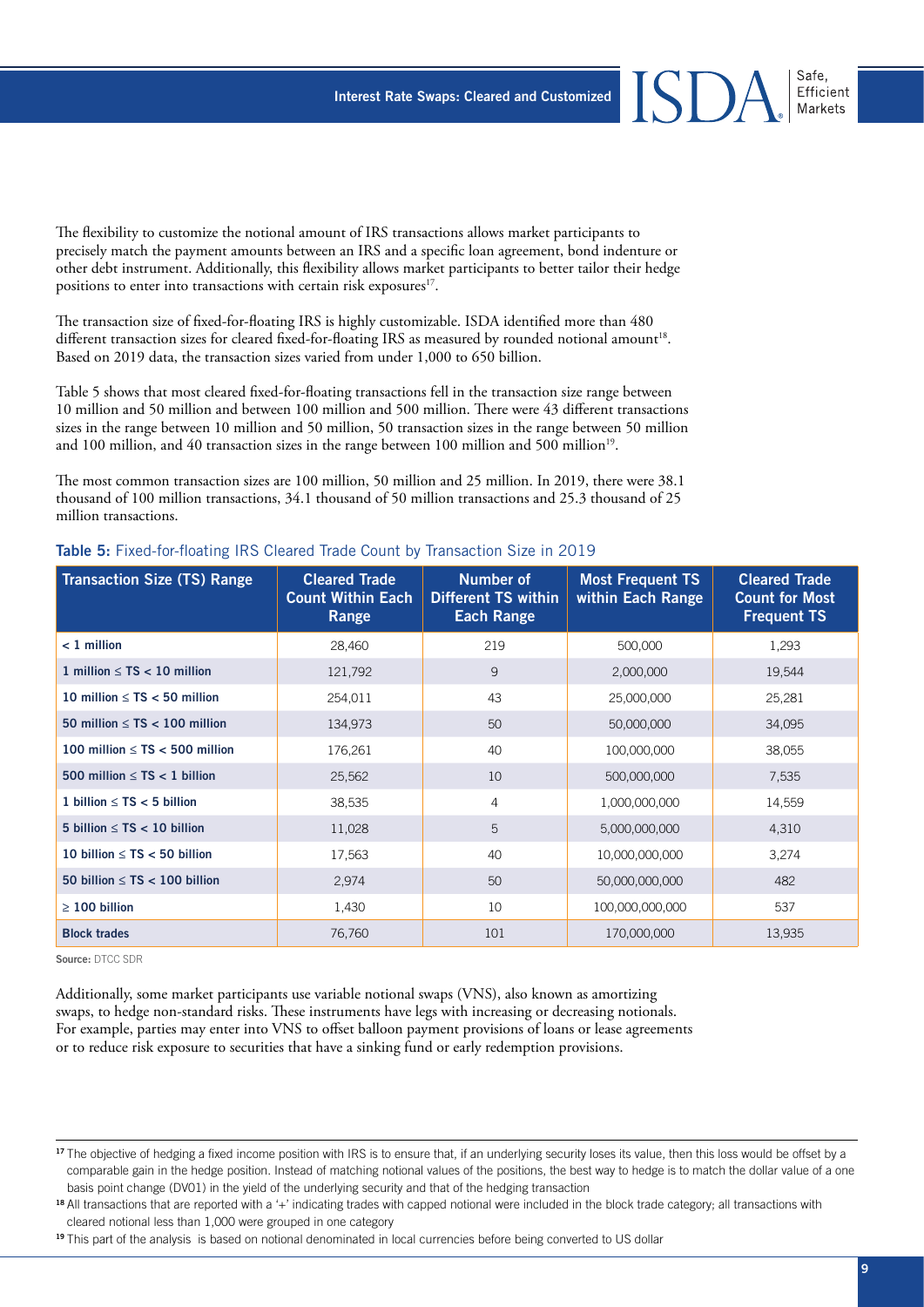#### Tenor

Tenor is the time between the effective date and the maturity date of an IRS contract, and can range from a few days to many years. Transactions with a longer tenor are considered more risky because there is more time in which the value might change.

Depending on risk tolerance and financial objectives, market participants may choose transactions with shorter or longer tenors. For example, a company that needs to manage its short and medium-term interest rate risk might use IRS with tenors of five years or less. Additionally, the ability to customize tenors allows investors to better align the tenor of hedges with the maturity of debt instruments being hedged.

ISDA identified 497 different tenors for fixed-for-floating IRS in 2019, which ranged from less than three months to over 40 years. For the purpose of this analysis, tenor was measured by the number of months between the effective date and the maturity date of the trade.

Based on cleared notional within each tenor range set out in Table 6 and Table 7, most transactions were between one and three years and five and seven years. Based on the trade count for the same tenor ranges, most transactions were between five and seven years and 10 and 15 years.

The most common tenors for fixed-for-floating IRS in 2019 were 24 months, 60 months and 120 months.

| <b>Tenor</b>             | <b>Cleared Notional</b><br>(US\$ trillions) | <b>Number of Different</b><br><b>Tenors within Each</b><br>Range | <b>Most Frequent</b><br><b>Tenor (months)</b> | <b>Cleared Notional</b><br>for Most Frequent<br>Tenor (US\$ trillions) |
|--------------------------|---------------------------------------------|------------------------------------------------------------------|-----------------------------------------------|------------------------------------------------------------------------|
| Tenor $<$ 3M             | 0.90                                        | 3                                                                | $\overline{c}$                                | 0.62                                                                   |
| $3M \leq$ Tenor $<$ 6M   | 6.61                                        | 3                                                                | 3                                             | 6.13                                                                   |
| $6M \leq$ Tenor $< 1Y$   | 2.23                                        | 6                                                                | 6                                             | 1.61                                                                   |
| $1Y \leq$ Tenor $<$ 3Y   | 25.42                                       | 24                                                               | 24                                            | 12.65                                                                  |
| $3Y \leq$ Tenor $< 5Y$   | 5.91                                        | 24                                                               | 36                                            | 3.35                                                                   |
| $5Y \leq$ Tenor $<$ 7Y   | 12.79                                       | 24                                                               | 60                                            | 11.37                                                                  |
| $7Y \leq$ Tenor $< 10Y$  | 3.51                                        | 36                                                               | 84                                            | 1.53                                                                   |
| $10Y \leq$ Tenor $< 15Y$ | 8.31                                        | 60                                                               | 120                                           | 7.93                                                                   |
| $15Y \leq$ Tenor < 20Y   | 0.65                                        | 60                                                               | 180                                           | 0.49                                                                   |
| $20Y \leq$ Tenor $<$ 30Y | 1.03                                        | 120                                                              | 240                                           | 0.57                                                                   |
| $30Y \leq$ Tenor $<$ 40Y | 1.76                                        | 80                                                               | 360                                           | 1.74                                                                   |
| Tenor $\geq 40Y$         | 0.04                                        | 57                                                               | 480                                           | 0.02                                                                   |

#### Table 6: Fixed-for-floating IRS Cleared Notional by Tenor in 2019

**Source:** DTCC SDR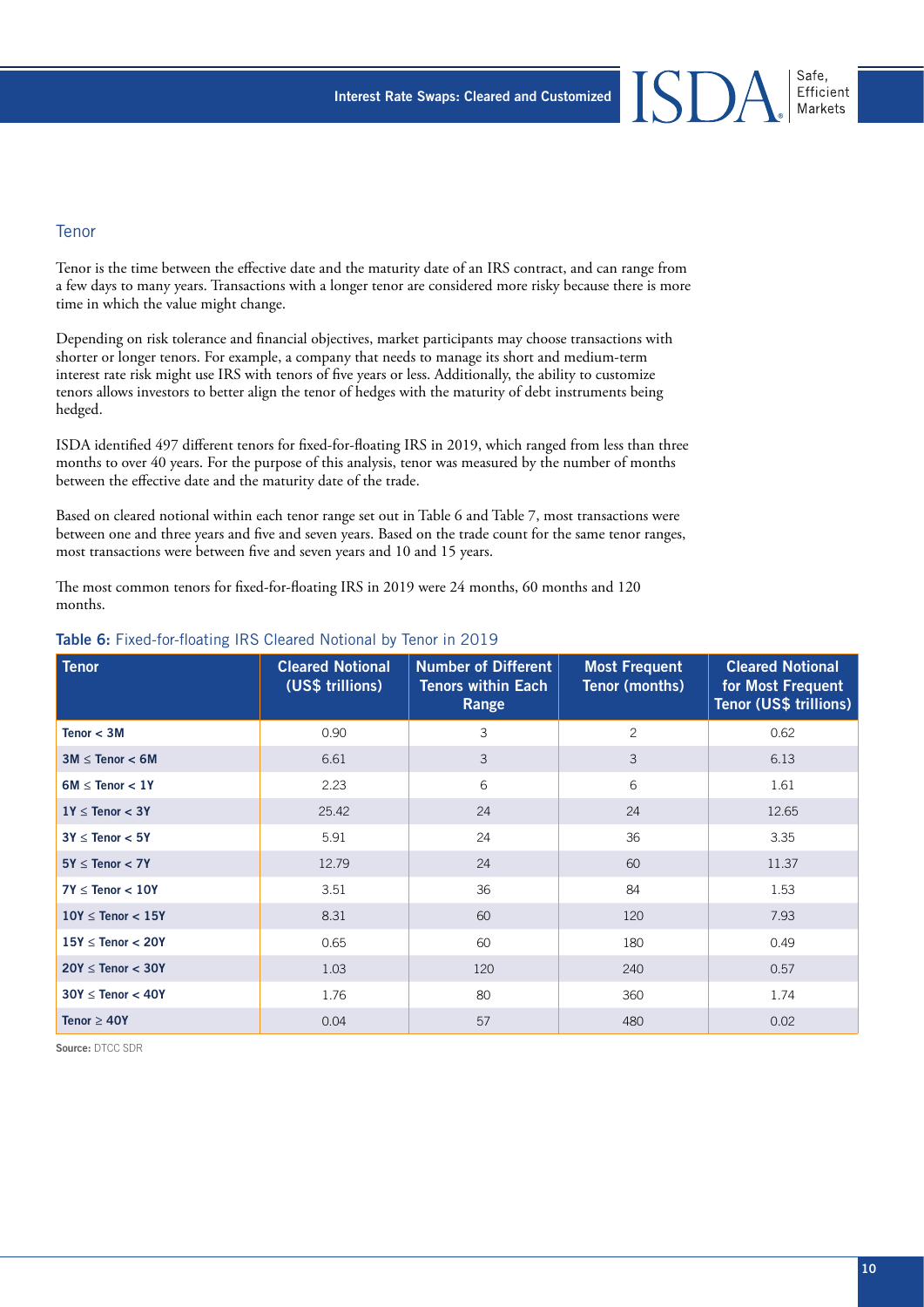#### Table 7: Fixed-for-floating IRS Cleared Trade Count by Tenor in 2019

| <b>Tenor</b>             | (thousands) | Cleared Trade Count Number of Different<br><b>Tenors within Each</b><br>Range | <b>Most Frequent</b><br><b>Tenor (months)</b> | <b>Trade Count for</b><br><b>Most Frequent</b><br>Tenor (thousands) |
|--------------------------|-------------|-------------------------------------------------------------------------------|-----------------------------------------------|---------------------------------------------------------------------|
| Tenor $<$ 3M             | 3.2         | 3                                                                             | $\mathbf{2}$                                  | 2.9                                                                 |
| $3M \leq$ Tenor < 6M     | 26.3        | 3                                                                             | 3                                             | 23.3                                                                |
| $6M \leq$ Tenor $< 1Y$   | 12.9        | 6                                                                             | 6                                             | 8.2                                                                 |
| $1Y \leq$ Tenor $<$ 3Y   | 157.9       | 24                                                                            | 24                                            | 100.9                                                               |
| $3Y \leq$ Tenor $< 5Y$   | 69.0        | 24                                                                            | 36                                            | 39.6                                                                |
| $5Y \leq$ Tenor $<$ 7Y   | 212.6       | 24                                                                            | 60                                            | 192.1                                                               |
| $7Y \leq$ Tenor $< 10Y$  | 66.8        | 36                                                                            | 84                                            | 26.0                                                                |
| $10Y \leq$ Tenor $< 15Y$ | 201.4       | 60                                                                            | 120                                           | 191.2                                                               |
| $15Y \leq$ Tenor $<$ 20Y | 17.7        | 60                                                                            | 180                                           | 13.8                                                                |
| $20Y \leq$ Tenor $<$ 30Y | 33.3        | 120                                                                           | 240                                           | 18.8                                                                |
| $30Y \leq$ Tenor < 40Y   | 85.9        | 80                                                                            | 360                                           | 84.5                                                                |
| Tenor $\geq 40Y$         | 2.4         | 57                                                                            | 480                                           | 1.3                                                                 |

**Source:** DTCC SDR

#### Start Date

The start date of an IRS is the date on which parties begin calculating accrued fixed and floating interest rate payments. IRS can have a spot start, a forward start (IMM and non-IMM) or a backward start (which includes trades reported late or underlying swaps from exercised swaptions).

A spot start date means that a transaction becomes effective typically within one or two business days after the execution date, although the effective date for some IRS can be the same as the execution date. For forward-starting IRS, the effective date is usually further ahead of the execution date. For IRS with an IMM start, the effective date falls on the third Wednesday in March, June, September and December. Other forward-starting IRS have non-IMM start dates. Backward-starting IRS have the effective date before the execution date.

Forward-starting IRS allow market participants to lock in certain rates that are being offered today based on the expectation that interest rates might change in the future. Investors can use different start dates to align the effective date of the forward-starting IRS with the funding date of a loan being hedged.

In 2019, \$24.9 trillion of cleared IRS transactions had a spot start; \$36.2 trillion had a forward start, including \$8.5 trillion with an IMM start and \$27.7 trillion with non-IMM start dates; and \$8.1 trillion had a backward start (see Table 8).

|                       | <b>Cleared Notional</b><br>(US\$ trillions) | <b>Cleared Trade Count</b><br>(thousands) |
|-----------------------|---------------------------------------------|-------------------------------------------|
| Spot start            | 24.86                                       | 372.3                                     |
| <b>IMM</b> start date | 8.51                                        | 139.7                                     |
| Non-IMM start date    | 27.65                                       | 223.6                                     |
| <b>Backward start</b> | 8.14                                        | 153.7                                     |

**Source:** DTCC SDR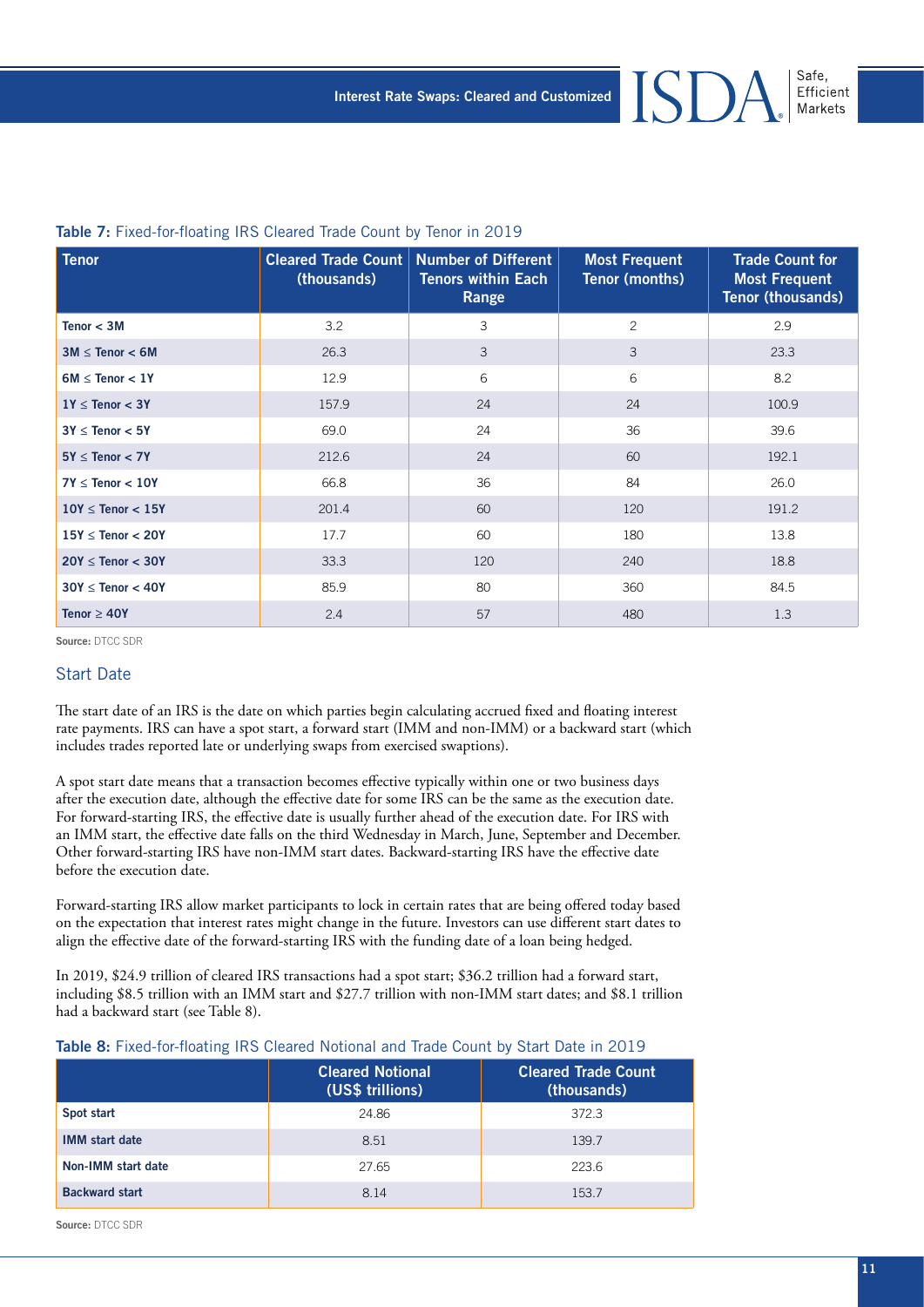**ISDA** 

Safe,<br>Efficient<br>Markets

ISDA identified 366 different start dates (calculated in months) for forward-starting IRS with non-IMM start dates (see Table 9 and Table 10).

| Non-IMM<br><b>Forward Start (FS)</b> | <b>Cleared Notional</b><br>(US\$ trillions) | <b>Number of Different</b><br><b>Forward Start within</b><br><b>Each Range</b> | <b>Most Frequent</b><br><b>Forward Start</b><br>(months) | <b>Cleared Notional for</b><br><b>Most Frequent Forward</b><br>Start (US\$ trillions) |
|--------------------------------------|---------------------------------------------|--------------------------------------------------------------------------------|----------------------------------------------------------|---------------------------------------------------------------------------------------|
| FS < 3M                              | 8.54                                        | 3                                                                              | 1                                                        | 3.09                                                                                  |
| $3M \le FS < 6M$                     | 3.95                                        | 3                                                                              | 3                                                        | 2.04                                                                                  |
| $6M \leq FS < 1Y$                    | 4.41                                        | 6                                                                              | 6                                                        | 1.26                                                                                  |
| $1Y \le FS < 3Y$                     | 6.07                                        | 24                                                                             | 12                                                       | 1.44                                                                                  |
| $3Y \le FS < 5Y$                     | 2.17                                        | 24                                                                             | 36                                                       | 0.54                                                                                  |
| $5Y \le FS < 7Y$                     | 1.19                                        | 24                                                                             | 60                                                       | 0.64                                                                                  |
| $7Y \leq FS < 10Y$                   | 0.56                                        | 36                                                                             | 84                                                       | 0.10                                                                                  |
| $10Y \leq FS < 15Y$                  | 0.40                                        | 60                                                                             | 120                                                      | 0.19                                                                                  |
| $15Y \leq FS < 20Y$                  | 0.17                                        | 60                                                                             | 180                                                      | 0.06                                                                                  |
| $20Y \le FS < 30Y$                   | 0.16                                        | 92                                                                             | 240                                                      | 0.06                                                                                  |
| $30Y \leq FS < 40Y$                  | 0.02                                        | 29                                                                             | 360                                                      | 0.01                                                                                  |
| $FS \geq 40Y$                        | 0.00                                        | 5                                                                              | 480                                                      | 0.00                                                                                  |

#### Table 9: Fixed-for-floating IRS Cleared Notional by Non-IMM Forward Start in 2019

**Source:** DTCC SDR

#### Table 10: Fixed-for-floating IRS Cleared Trade Count by Non-IMM Forward Start in 2019

| Non-IMM<br><b>Forward Start (FS)</b> | <b>Cleared Trade</b><br><b>Count (thousands)</b> | <b>Number of Different</b><br><b>Forward Start within</b><br><b>Each Range</b> | <b>Most Frequent</b><br><b>Forward Start</b><br>(months) | <b>Trade Count for Most</b><br><b>Frequent Forward Start</b><br>(thousands) |
|--------------------------------------|--------------------------------------------------|--------------------------------------------------------------------------------|----------------------------------------------------------|-----------------------------------------------------------------------------|
| FS < 3M                              | 71.9                                             | 3                                                                              | $\Omega$                                                 | 26.5                                                                        |
| $3M \le FS < 6M$                     | 28.7                                             | 3                                                                              | 3                                                        | 15.2                                                                        |
| $6M \leq FS < 1Y$                    | 30.9                                             | 6                                                                              | 6                                                        | 11.1                                                                        |
| $1Y \leq FS < 3Y$                    | 37.6                                             | 24                                                                             | 12                                                       | 9.0                                                                         |
| $3Y \le FS < 5Y$                     | 19.5                                             | 24                                                                             | 36                                                       | 3.6                                                                         |
| $5Y \leq FS < 7Y$                    | 16.4                                             | 24                                                                             | 60                                                       | 9.7                                                                         |
| $7Y \leq FS < 10Y$                   | 6.8                                              | 36                                                                             | 84                                                       | 0.9                                                                         |
| $10Y \leq FS < 15Y$                  | 5.9                                              | 60                                                                             | 120                                                      | 3.0                                                                         |
| $15Y \leq FS < 20Y$                  | 2.8                                              | 60                                                                             | 180                                                      | 0.9                                                                         |
| $20Y \le FS < 30Y$                   | 2.6                                              | 92                                                                             | 240                                                      | 1.1                                                                         |
| $30Y \leq FS < 40Y$                  | 0.4                                              | 29                                                                             | 360                                                      | 0.2                                                                         |
| $FS \geq 40Y$                        | 0.1                                              | 5                                                                              | 480                                                      | 0.1                                                                         |

**Source:** DTCC SDR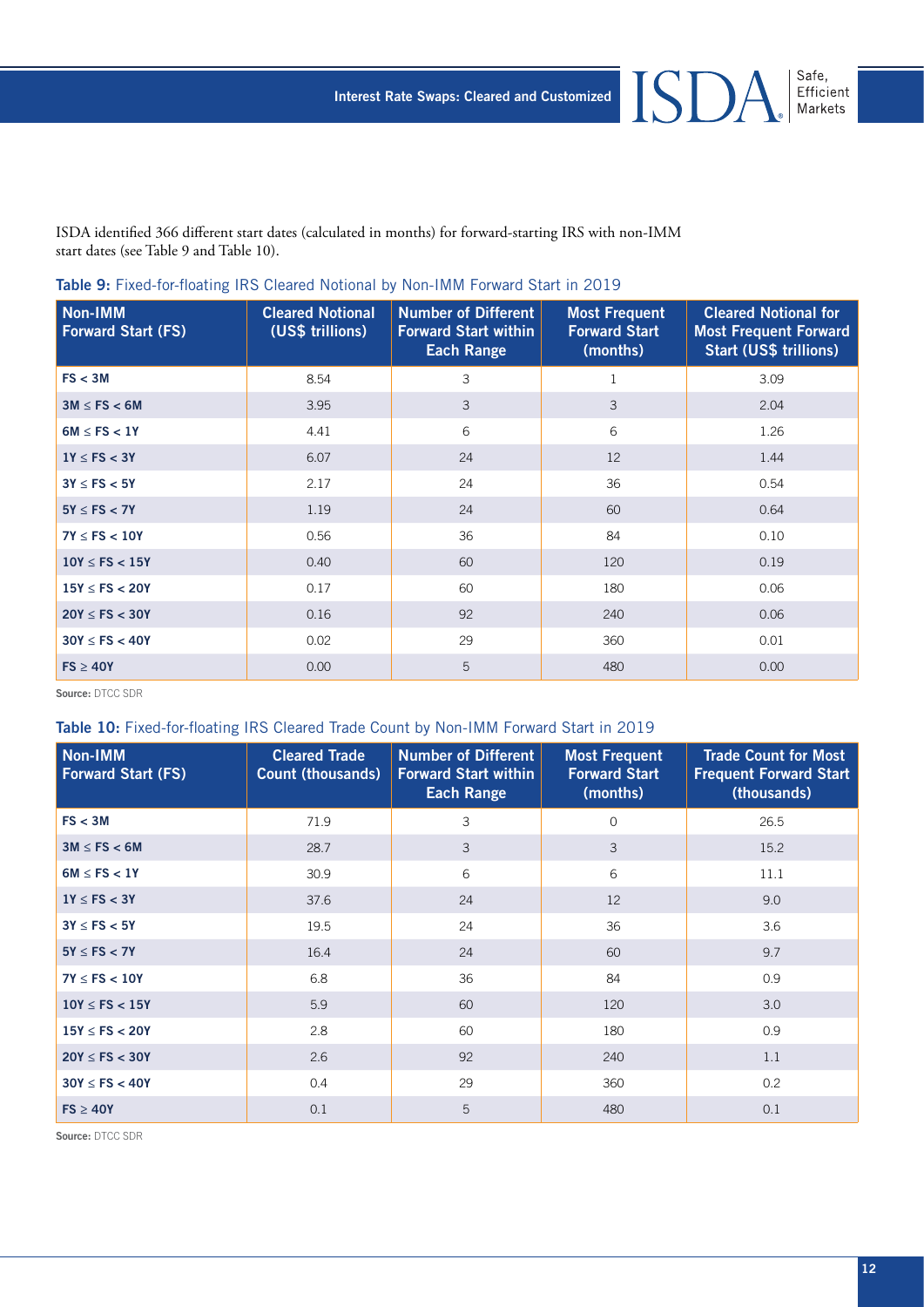# **CONCLUSION**

This paper examines the population of cleared fixed-for-floating IRS and demonstrates that cleared derivatives remain highly customizable as compared to futures contracts, enabling buyers and sellers to agree on bespoke terms to better manage the risks to which they are exposed to in the normal course of their business operations.

The ability to customize cleared derivatives allows end users to better hedge interest rate, currency, foreign exchange and inflation risk; manage their assets and liabilities; protect investment portfolios against market volatility; reduce balance-sheet volatility; and increase certainty in cash flows. All these activities have important economic and social benefits.

Safe,<br>Efficient<br>Markets

ISD.